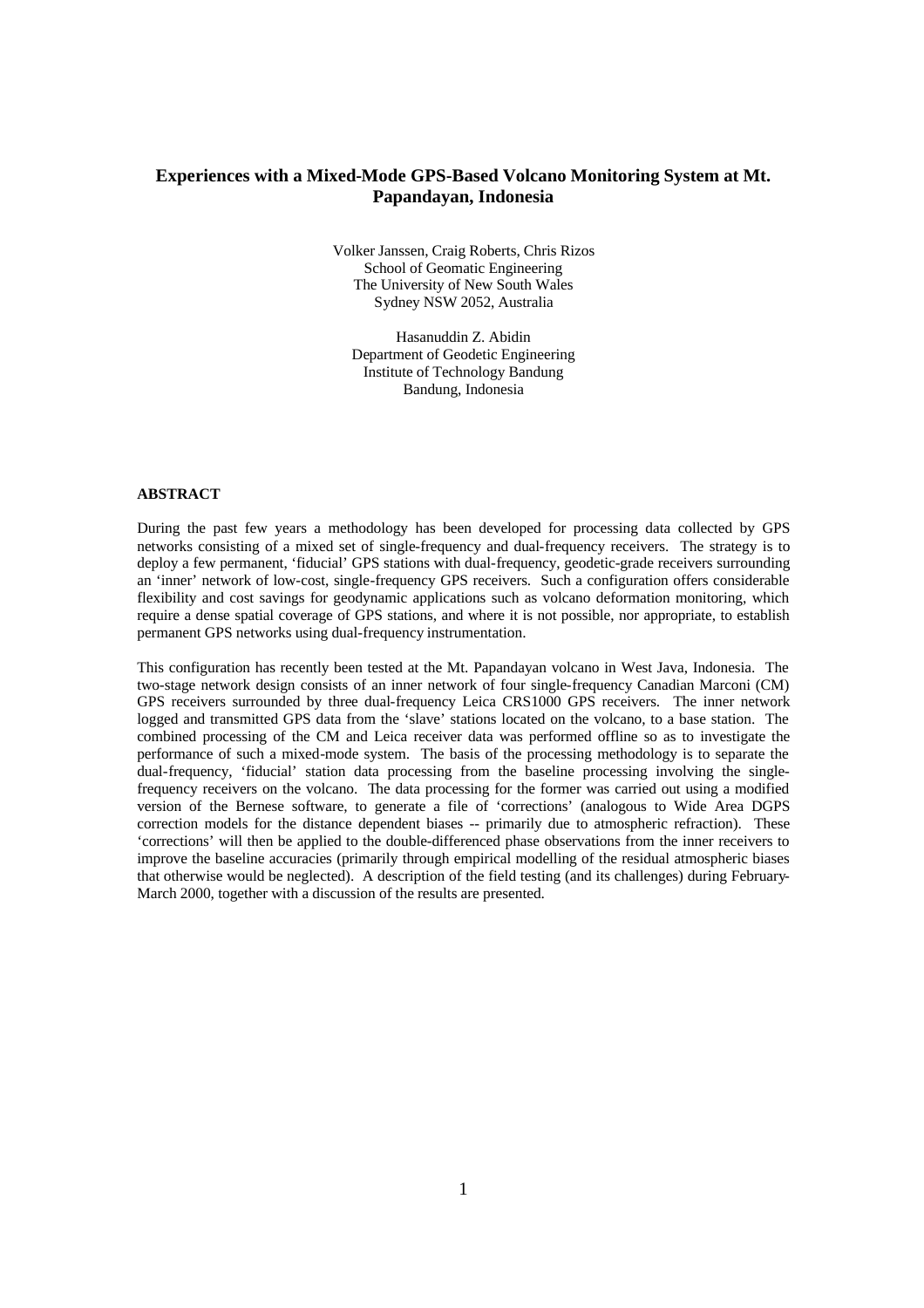#### **1 INTRODUCTION**

The aim of this project is to demonstrate that a continuous low-cost GPS monitoring system is an appropriate method for ground deformation monitoring to aid volcano hazard mitigation. The objective is to provide centimetre accuracy, three-dimensional coordinates of stationary points. Re-measuring these same points on a continuous basis (up to many times a day) will produce a time series of coordinates which can be further analysed in order to extract possible deformational signals of the volcano. The system design requirements dictate the use of low-cost components so that a station setup will cost less than US\$3000 (including monuments).

A single-frequency, carrier phase-tracking system is appropriate for small-scale continuous GPS networks if the baseline lengths are not longer than 10 kilometres. This 'rule-of-thumb' implies that the differential ionospheric and tropospheric delays between the two receivers is essentially zero, and therefore does not impact on the baseline result. Orbit bias over such short distances can also be ignored (Rizos, 1997). Presently, however, with the onset of a solar maximum, ionospheric disturbances have indeed corrupted baseline measurements over distances less than 10km on Mt. Papandayan, adversely affecting baseline *repeatability*.

In order to ensure cm-level accuracy for baseline lengths (particularly those exceeding 10km), the singlefrequency network has been augmented by the addition of an outer 'fiducial' network of high-quality GPS receivers. This dual-frequency network surrounding the deformation zone of the volcano is used to generate 'correction terms' in order to improve the accuracy of the single-frequency baselines.

This paper describes the design of the inner and fiducial networks, and the ionospheric correction model proposed for this mixed-mode system. The problems encountered with its installation on Mt. Papandayan (Fig 1.1) and the extraordinary effects of the ionosphere on baseline repeatability and the 'correction terms' experienced during this period will be discussed.



Fig. 1.1: Mt. Papandayan volcano in West Java, Indonesia

# **2 INNER NETWORK DESIGN AND EQUIPMENT**

The University of New South Wales (UNSW) has coordinated the design and assembly of the deformation monitoring system. Rizos et al. (2000) describes the four-station inner network of low-cost, singlefrequency GPS receivers. The network array consists of one base station situated at the Papandayan observatory and three 'slave' stations located approximately 8km away in the zone of deformation around the crater of the volcano. Each station comprises five components: (1) GPS/PC module, (2) radio modem sub-system, (3) monument, (4) GPS antenna, and (5) power supply.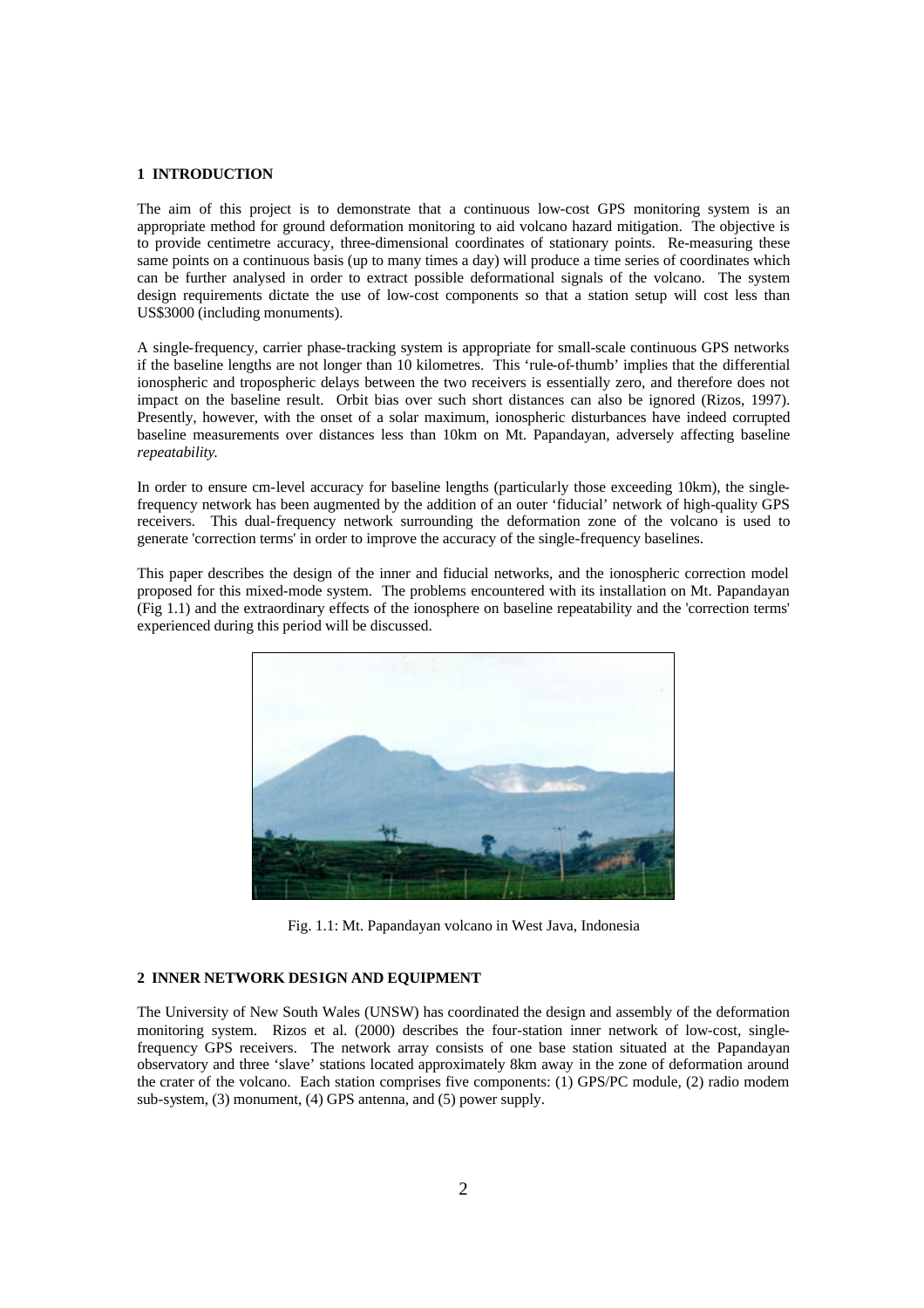Custom-built GPS/PC modules integrate a single-frequency, Canadian Marconi GPS board with an 8086 PC board which controls data decoding, file management and communications. GPS data are logged hourly at all stations whereafter the base station sequentially polls the three slave stations and downloads their binary data files via a VHF radio link. This data are then automatically converted to RINEX format and stored on a hard disk at the base station. Therefore 24 one-hour files are stored daily for each station.

Berntsen 3D monuments were emplaced and concreted in position at suitable locations. Issues such as skyview, site stability, line-of-sight for radio communications and avoidance of corrosive gases were important considerations for the location of the monuments. Additionally, the advice of experts from the Volcanological Survey of Indonesia (VSI) was sought to locate the stations in order to most likely detect any deformations of the volcano. A 1.5m fibreglass pole is used to mount a MicroPulse L1 lightweight survey GPS antenna at all stations.

The slave stations are powered by 12 VDC lead acid batteries charged continuously by solar panels. The base station is powered by AC power backed up by an uninterrupted power supply (UPS) to guard against spikes, surges or blackouts. The UPS has been additionally modified with larger backup batteries and an extra battery charger to provide continuous operation during extended blackouts (not uncommon in rural Indonesia). Figure 2.1 shows the main components of the slave station equipment: GPS/PC module, radio modem, single-frequency antenna and cables.

All systems and communications software to operate this inner network was developed at UNSW to achieve maximum flexibility. All baselines presented in this paper have been post-processed using the UNSW Baseline software.



Fig. 2.1: Single-frequency GPS station equipment

### **3 FIDUCIAL NETWORK DESIGN AND EQUIPMENT**

A fiducial network of three dual-frequency GPS receivers surrounding the deformation zone of the volcano is used to generate empirical 'correction terms' (e.g. Rizos et al., 1998; Rizos et al., 1999). These doubledifferenced corrections are then applied to the data from the single-frequency baselines in the inner network on the volcano to account for residual atmospheric biases.

As described in Han (1997), the fiducial network should ideally surround the inner single-frequency network leaving it in the centre of the triangle. Figure 3.1 shows the ideal network configuration where the triangles denote fiducial stations while the dots indicate single-frequency sites.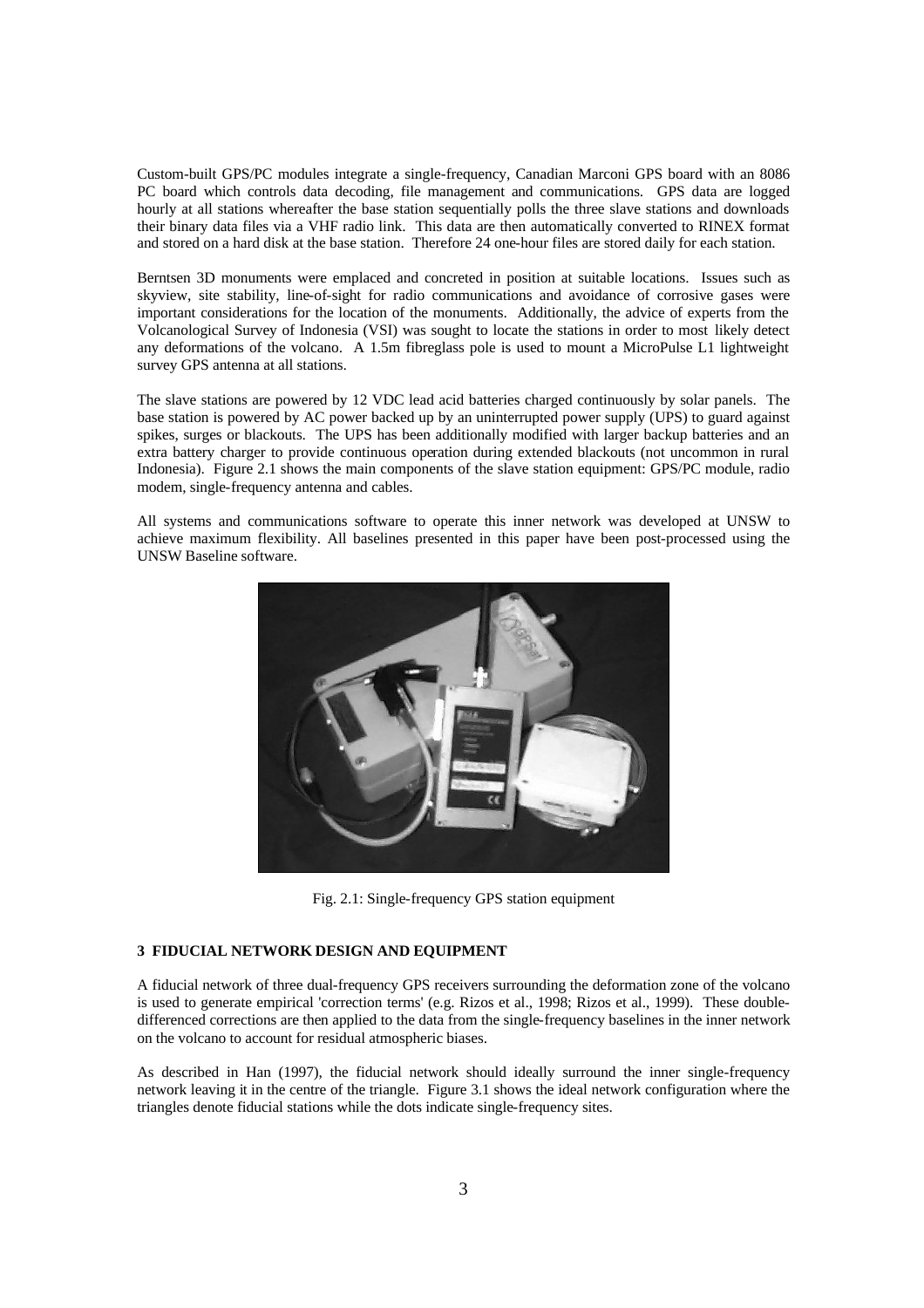

Fig. 3.1: Ideal network configuration

However, this ideal configuration could not be achieved due to the need for continuous AC power and secure locations for the stations in a rather remote part of West Java, Indonesia. The fiducial network comprises three GPS stations located in Bandung, Galunggung and Pameungpeuk, forming a 72km-60km-85km triangle enclosing the deformation zone of the volcano. This configuration leaves the inner network close to the baseline Bandung-Pameungpeuk, but still well inside the triangle (Figure 3.2). The equipment used includes Leica CRS1000 dual-frequency receivers equipped with choke ring antennas, a 120 Ah battery and a battery charger (Fig. 3.3 and 3.4). The battery charger and battery were used to guard against power outages.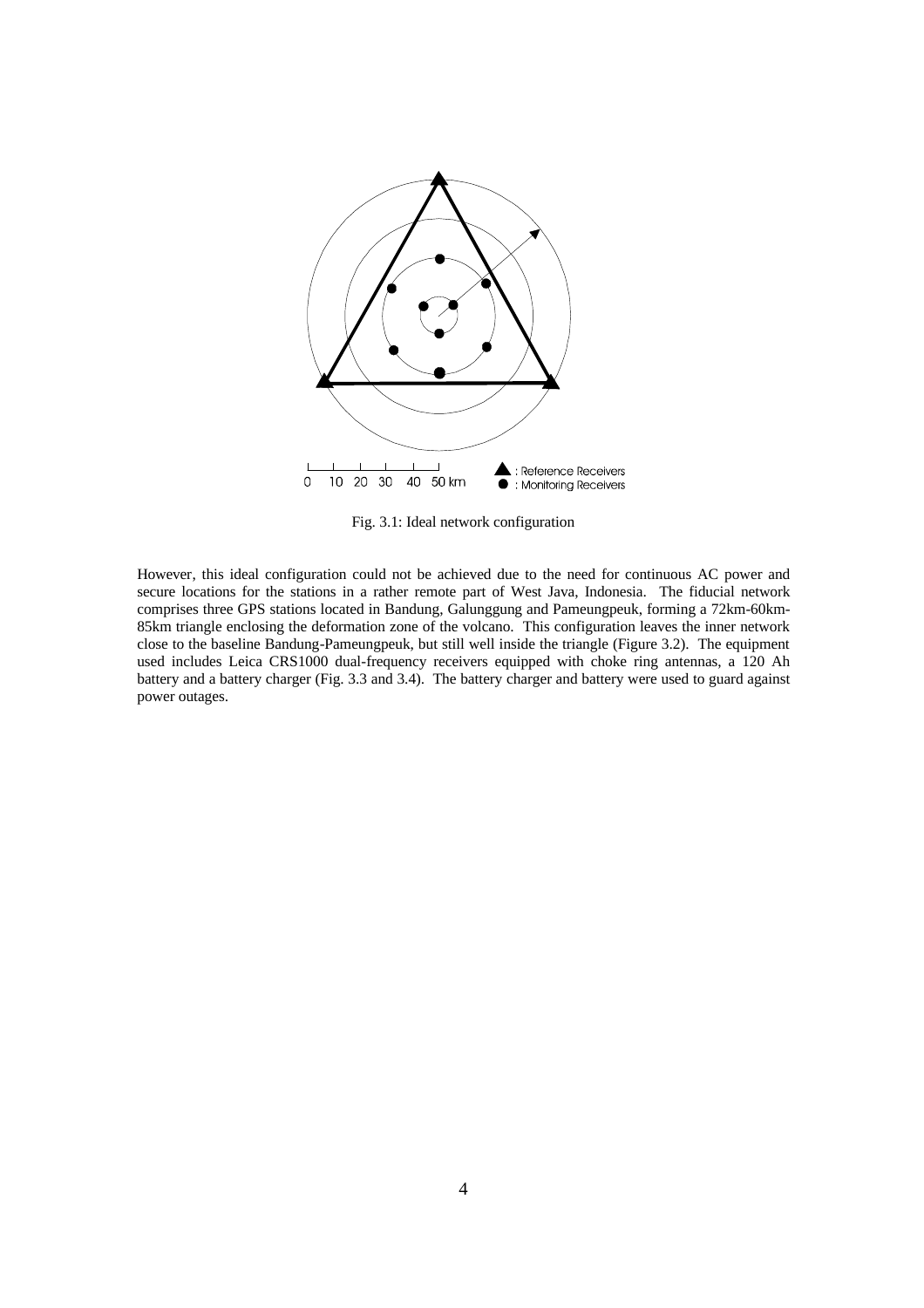

Fig. 3.2: Actual network around the Mt. Papandayan volcano





Fig. 3.3: GPS antenna in Bandung Fig. 3.4: Fiducial GPS station equipment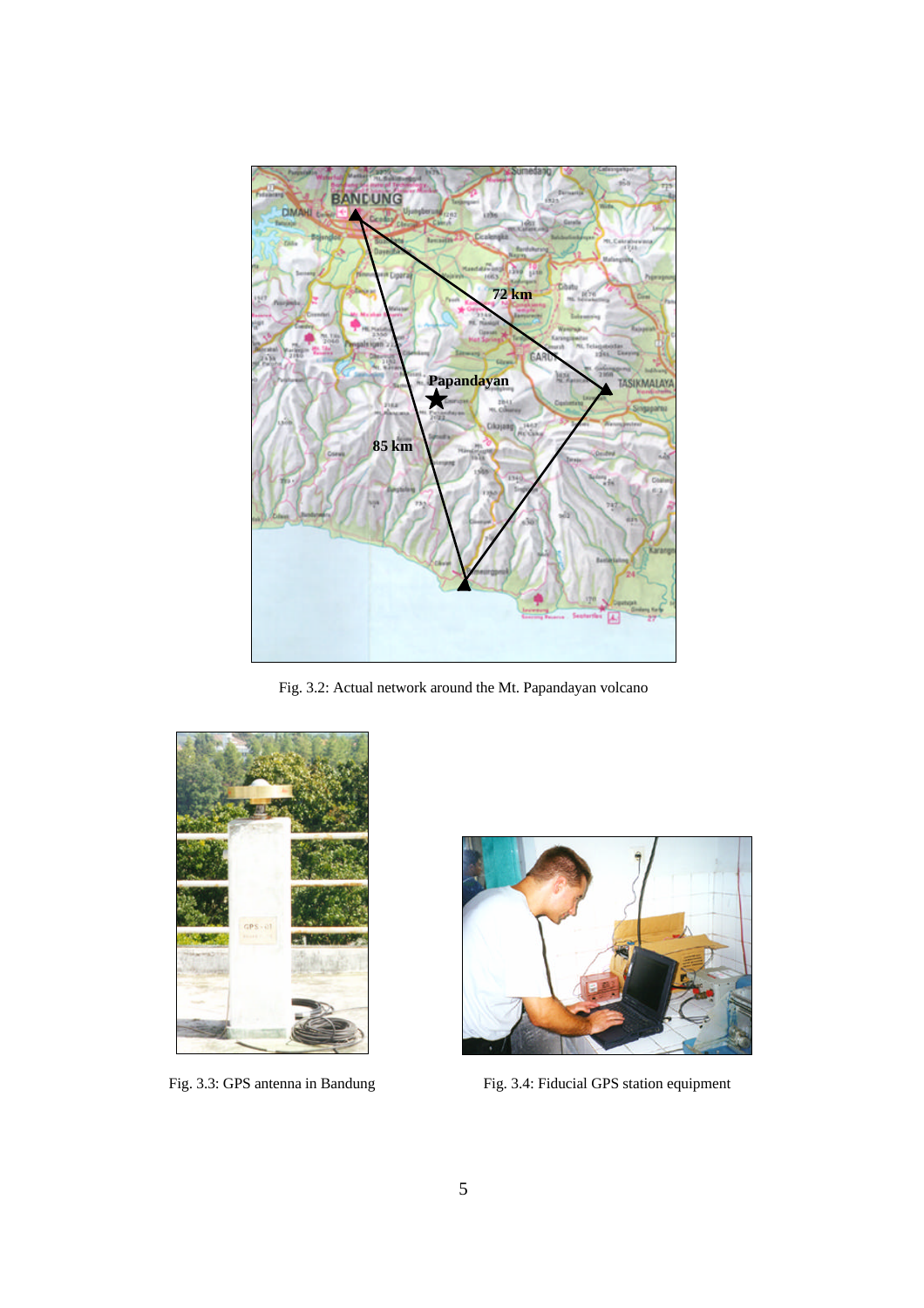#### **4 USING THE FIDUCIAL NETWORK TO MITIGATE IONOSPHERIC EFFECTS**

The ionosphere is that part of the Earth's atmosphere located in the height range of 50km – 1000km above the surface and has a major effect on GPS signals travelling from the satellite to the receiver.

The ionosphere is most active in a band extending up to approximately  $20^{\circ}$  on either side of the magnetic equator. This is also one of the two regions where small-scale ionospheric disturbances (scintillations) mainly occur, the other being the high-latitude region close to the poles. Scintillations are short-term signal variations in amplitude and phase. In the equatorial region scintillations occur between approximately one hour after sunset until midnight (Klobuchar, 1996) and should have disappeared by 3am local time (IPS Radio & Space Services, 2000). The occurrence of scintillations also varies with the seasons. Between April and August they are less severe in the American, African and Indian longitude regions, but are at a maximum in the Pacific region, while the situation is reversed from September to March (Seeber, 1993). In mid-latitudes scintillations are rarely experienced, but Medium-Scale Travelling Ionospheric Disturbances (MSTIDs) occur frequently, mainly during daytime in the winter months, during periods of high solar activity, with a maximum around local noon (Wanninger, 1999).

While dual-frequency receivers can account for the ionospheric delay effect directly by the appropriate linear combination of measurements from both frequencies, single-frequency receivers cannot. Around the Mt. Papandayan volcano, a fiducial network of three dual-frequency receivers surrounding the deformation zone is used to generate 'correction terms', which can then be applied to the single-frequency observations to try to account for these effects.

A linear combination model has been proposed by Han & Rizos (1996) and Han (1997), which can account for orbit bias and ionospheric delay, as well as mitigate tropospheric delay, multipath and measurement noise across the network. Data from the fiducial GPS reference station network can be used to derive empirical corrections to the double-differenced carrier phase data formed between the stations of the inner network. The procedure is described in Chen et al. (1999) and summarised below.

The double-differenced observable can be written as:

$$
\nabla \Delta \mathbf{f} = \nabla \Delta \mathbf{r} + \nabla \Delta d \mathbf{r} + \mathbf{I} \cdot \nabla \Delta N - \nabla \Delta d_{\text{ion}} + \nabla \Delta d_{\text{trop}} + \nabla \Delta d_{\text{mp}} + \mathbf{e}_{\nabla \Delta \mathbf{f}}
$$
(1)

where  $\nabla \Delta =$  double-difference operator

- $\phi$  = carrier phase observation in units of metres
- $\rho$  = vector between receiver station and satellite
- $d =$  effect of ephemeris errors
- $\lambda$  = wavelength of the carrier phase
- $N =$  integer ambiguity for a particular satellite-receiver pair
- $d_{\text{ion}}$ ,  $d_{\text{trop}}$ ,  $d_{\text{mp}}^{\varphi}$  = ionospheric delay, tropospheric delay, multipath effect

 $\epsilon_{\nabla\Delta\phi}$  = carrier phase observation noise for a particular one-way observation

Assuming the number of GPS reference stations is three, the above equation can also be written in the form of a linear combination (Han, 1997):

$$
\nabla \Delta \mathbf{f}_{u,3} - \left[\mathbf{a}_1 \cdot V_{1,3} + \mathbf{a}_2 \cdot V_{2,3}\right] = \nabla \Delta \mathbf{r}_{u,3} + \mathbf{I} \cdot \nabla \Delta N_{u,3} + \mathbf{e}_{\sum\limits_{i=1}^{5} \mathbf{a}_i \cdot \nabla \Delta \mathbf{f}_i}
$$
 (2)

The parameters  $\alpha_{I}$  can be determined based on the conditions given in Han & Rizos (1996) and Wu (1994):

$$
\sum_{i=1}^{3} a_i = 1, \ \sum_{i=1}^{3} a_i \cdot (\vec{X}^s - \vec{X}_i) = 0 \text{ and } \sum_{i=1}^{3} a_i^2 = \min
$$
 (3)

where  $X^s$  = satellite position vector and  $X_i$  = receiver station position vector.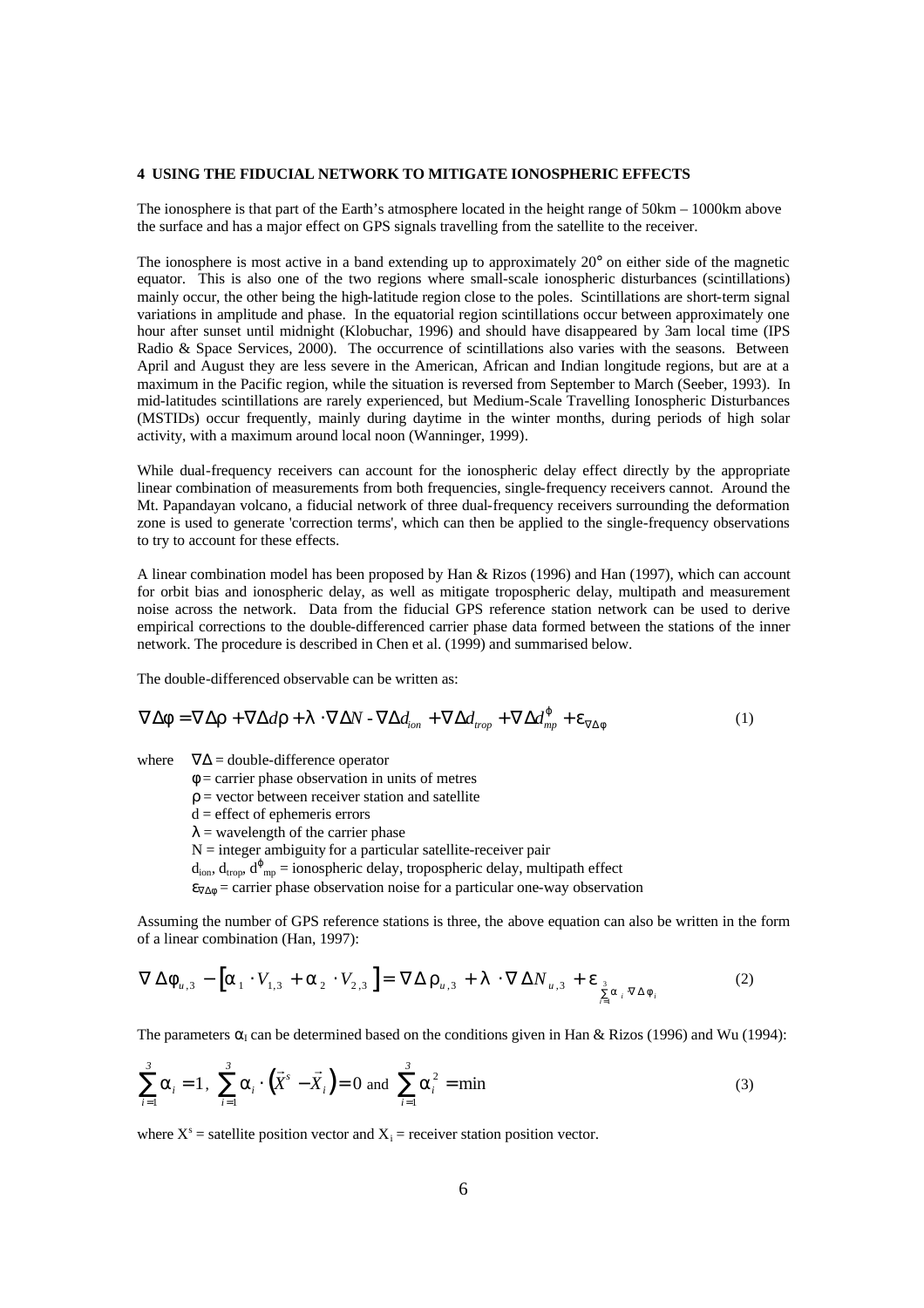The residual vectors are formed from the double-differenced observations between reference stations 1 & 3 and 2 & 3:

$$
V_{1,3} = \nabla \Delta \mathbf{f}_{1,3} - \nabla \Delta N_{1,3} - \nabla \Delta \mathbf{r}_{1,3}
$$
  
\n
$$
V_{2,3} = \nabla \Delta \mathbf{f}_{2,3} - \nabla \Delta N_{2,3} - \nabla \Delta \mathbf{r}_{2,3}
$$
\n(4) & (5)

The correction term  $\left[a_1 \cdot V_{1,3} + a_2 \cdot V_{2,3}\right]$  can now be determined, and the linear combination between two stations j and k of the inner network (base and slave station on the volcano) can be written as:

$$
\nabla \Delta \mathbf{f}_{k,j} - \left[ \mathbf{a}_{1}^{k,j} \cdot V_{1,3} + \mathbf{a}_{2}^{k,j} \cdot V_{2,3} \right] = \nabla \Delta \mathbf{r}_{k,j} + \mathbf{I} \cdot \nabla \Delta N_{k,j} + \mathbf{e}_{k,j}
$$
(6)

where  $\alpha_i^{k,j}$  = difference in the  $\alpha_i$  value for stations k and j.

By forming the double-difference between the inner single-frequency stations, and using the residual vectors from the fiducial reference stations, the inner stations' coordinates can be determined without the need to use any GPS reference station observations.

At Mt. Papandayan, holding one fiducial site (Bandung) fixed, the baselines to the other two sites are processed and correction terms are obtained for both baselines. These are then weighted according to the position of the inner stations inside the triangle to generate double-differenced corrections for the inner baselines between the base and slave stations on the volcano.

### **5 PROBLEMS ENCOUNTERED DURING FIELD TESTING**

During field testing in February-March 2000 many problems had to be overcome. At the single-frequency GPS sites on the volcano, corrosion due to sulphur gas had severely rusted some of the metal drums containing the equipment during the seven months the equipment had been left on site (Fig. 5.1). Strong winds destroyed one solar panel although it was anchored to the ground with concrete. All aluminium and fibreglass components, as well as all surfaces covered with electrical isolation tape, proved resistant to corrosion from the acidic gases. Caustic soda placed inside the drums proved to be an effective method to negate sulphur gas attack on the equipment.

The uninterrupted power supply (UPS) unit and battery charger at the base station were modified to guarantee continuous, spike-free power. At the fiducial stations several power outages resulted in data loss due to defect/unreliable battery chargers. As AC power outages are not uncommon in Indonesia, care has to be taken to guard against these conditions, so as to ensure a continuous data set. The PC-based system at the slave stations proved to be unreliable because the amount of available flash PROM (Programmable Read-Only Memory) and RAM (Random Access Memory) decreased over time causing the survey to stop. In future a micro-controller-based system will be used instead. One GPS antenna, two antenna cables, one radio and many fuses needed to be replaced.

Regarding software, initial problems with the in-house baseline software written at UNSW had to be solved. The correct decoding of binary CM data into RINEX format had to be carried out. A lack of navigation data from broadcast ephemerides was sometimes experienced. This problem is being addressed. In general, it was difficult to process the single-frequency data collected in the equatorial region during a solar maximum due to an extremely high noise level.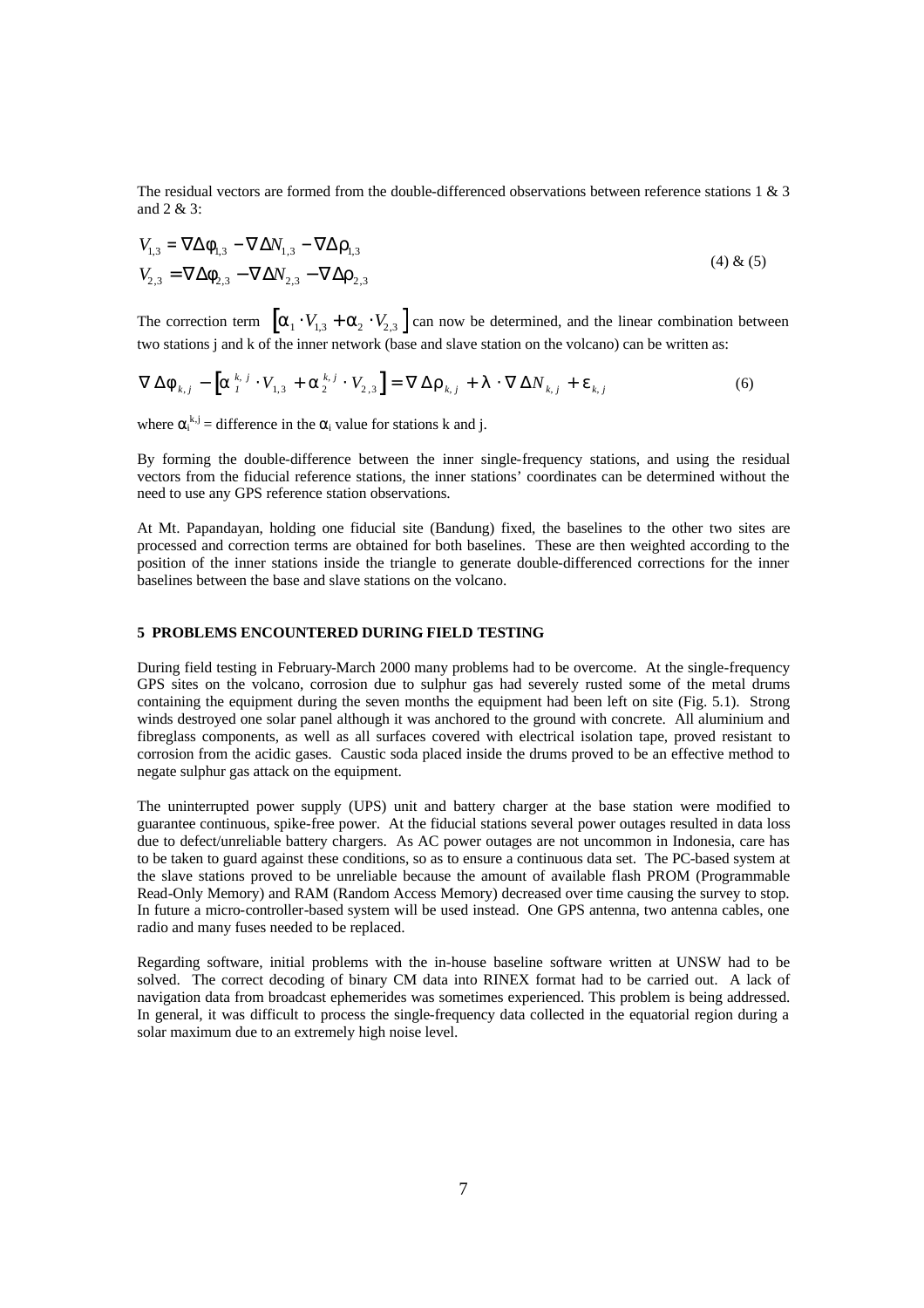

Fig. 5.1: Heavily corroded metal drum at the GPS slave station Kawah

# **6 PRELIMINARY L1-ONLY BASELINES ON MT. PAPANDAYAN**

Time series results of uncorrected data from the inner network are presented below from July 1999 (an earlier campaign) and March 2000. The data were post-processed using the UNSW in-house baseline processing software. A double-differencing strategy was used and the standard Saastamoinen model was used for tropospheric modelling. Given the length of the baselines (maximum about 8km), broadcast ephemerides were considered sufficiently accurate for baseline processing (Rizos, 1997). (Several baselines were computed using both broadcast and precise ephemerides with no appreciable difference in baseline accuracy confirming Ibid, 1997.) No ionospheric modelling was attempted due to the relatively short baseline lengths.



Fig. 6.1: L1 baseline solutions Base – Kawah (July 1999)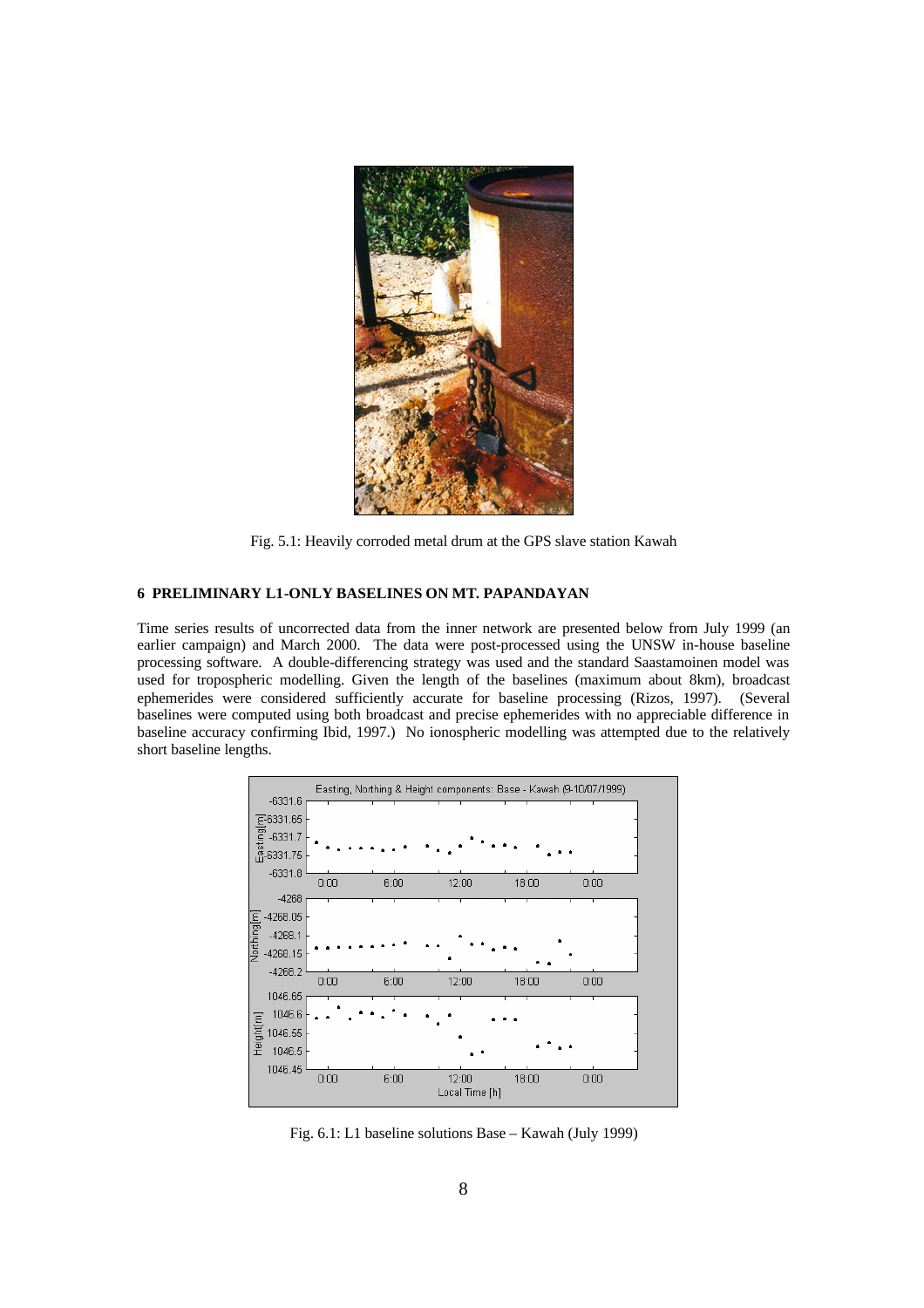Looking at the data collected in July 1999 (Fig. 6.1), the easting and northing components show a scatter of around 1.4cm and 3.7cm with corresponding standard deviations of 1.1cm and 1.8cm respectively. For the height component the scatter is around 6.0cm with a standard deviation of 3.9cm.

Figure 6.2 shows the baseline results from the data collected in March 2000. The easting and northing components show a scatter of around 2.2cm and 6.8cm with corresponding standard deviations of 1.3cm and 3.9cm respectively. For the height component the scatter is around 6.5cm with a standard deviation of 3.5cm. These computations assume that there is no movement of the ground surface, and from this small data set certainly no conclusions can (or should) be drawn. Also note that there appears to be more data gaps in the March 2000 data. In fact data *were* measured during these periods, however, the results were so noisy that it was impossible to derive a meaningful baseline result. It is unclear why this occurred but given that exactly the same hardware and software was used for both data sets, the authors believe that the increasing activity of the ionosphere due to the on-coming solar maximum is the main contributor to this extra noise.

Also note that data gaps appear in a somewhat diurnal manner for the March 2000 data, with data gaps occurring around sunset and continuing until the early hours of the next morning. Seeber (1993) states that ionospheric scintillation effects are most prominent at these times, and particularly around March for Indonesia. This could explain the poor data quality. Additionally, Campos et al. (1989) experienced similar problems with the ionosphere during the previous solar maximum. They report relative errors of up to 30ppm for a 12km baseline using L1-only data at a latitude of 8°; conditions very similar to those encountered by the authors. Section 7.3 of this paper discusses the large 'correction terms' obtained when using the ionospheric correction model proposed by the authors. The unstable nature of the ionosphere at this time, and hence the high noise level of the GPS data logged, hindered the data processing.



Fig. 6.2: L1 baseline solutions Base – Bukit Maung (March 2000)

Unfortunately due to the many hardware, software and environmental problems encountered at the time of deployment and observation, a longer and more continuous data set could not be collected and tested. Many of the hardware faults in the GPS/PC modules can be attributed to the low-performance PC used and its restriction to the DOS operating system (an operating system not designed for real-time applications). UNSW is currently investigating changing the hardware of the GPS/PC modules to a micro-controllerbased system for increased reliability.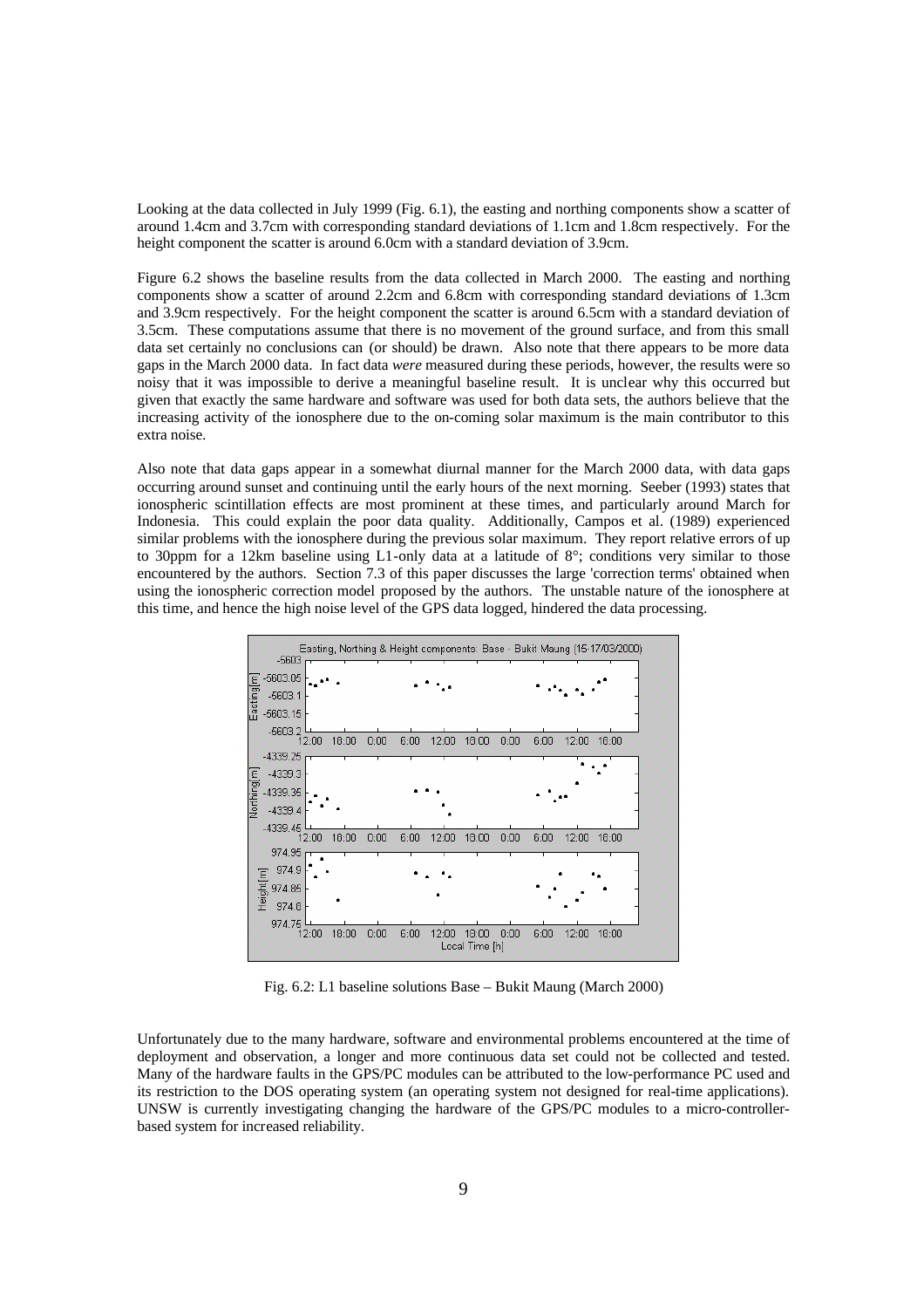### **7 ANALYSIS OF IONOSPHERIC CORRECTIONS**

### **7.1 Analysis of field data collected at mid-latitudes**

In order to appreciate what to expect when using the double-differenced 'correction terms', two data sets collected in the mid-latitude region were analysed. Data for different baseline lengths was collected in Japan on 2 January 1997 and 7 March 2000. While the solar activity was rather low in January 1997, it was approaching a maximum during March 2000.

In order to investigate the ionospheric effect on baselines of different lengths, under different solar activity conditions, seven baselines with distances ranging from 26km to 101km were studied. The GPS stations belong to the Hokkaido network, which is part of Japan's GEONET network, and are equipped with dualfrequency receivers. The data were processed with a modified version of the Bernese software package to generate the empirical corrections. In order to draw conclusions relevant to the volcano application, the following analysis is only concerned with L1 correction terms.

Figure 7.1 shows the standard deviation of the double-differenced 'correction terms' for different baseline lengths in January 1997 and March 2000. The effect of the increased ionospheric activity due to the solar maximum period in the year 2000 is obvious. It can be seen that the standard deviation increases linearly with increasing baseline length. Under solar maximum conditions this trend is much more severe.



Fig. 7.1: Standard deviation of double-differenced correction terms for different baseline lengths under low and high solar activity conditions

Figure 7.2 shows the minimum and maximum correction values obtained for different baseline lengths. It can be seen that the magnitude of the 'correction terms' for longer baselines increases rather rapidly during solar maximum conditions. However, the magnitudes of these biases are not like a function of distance, hence it is difficult to predict what should be the dimensions of the reference station network that would faithfully model the distance-dependent biases. Clearly more tests are needed to investigate the behaviour of the biases before making recommendations concerning the reference station spacing.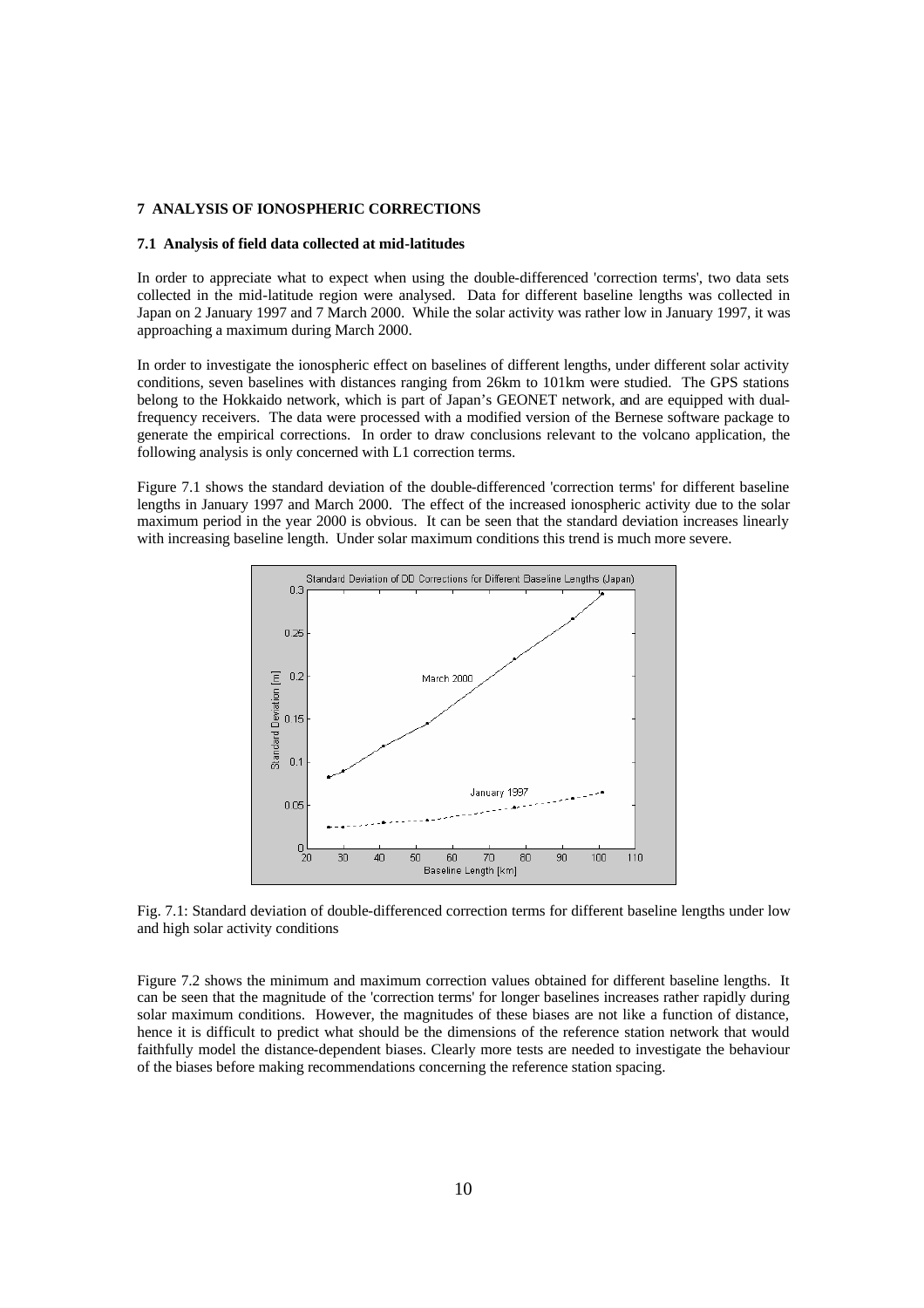

Fig. 7.2: Minimum and maximum double-differenced correction terms obtained for different baseline lengths

Figure 7.3 shows the double-differenced corrections for a 77km baseline over 24 hours in January 1997 and then again in March 2000. While the ionosphere remains very calm, and doesn't show much change during the 24-hour observation period in 1997, the effect of the increased ionospheric activity due to a solar maximum in the year 2000 is clearly seen. Here, the diurnal variability of the ionosphere in mid-latitudes can easily be recognised. As expected, the ionosphere is most active during daylight hours between 8am and 6pm local time, and calms down over night. Between the years 1997 and 2000 the standard deviation increased by a factor of 4.6. The magnitude of the 'correction terms' only ranges from –0.232m to 0.248m in 1997, while they vary from -0.555m to 0.824m in 2000.



Fig. 7.3: Double-differenced corrections for a 77km baseline over 24 hours under different solar activity conditions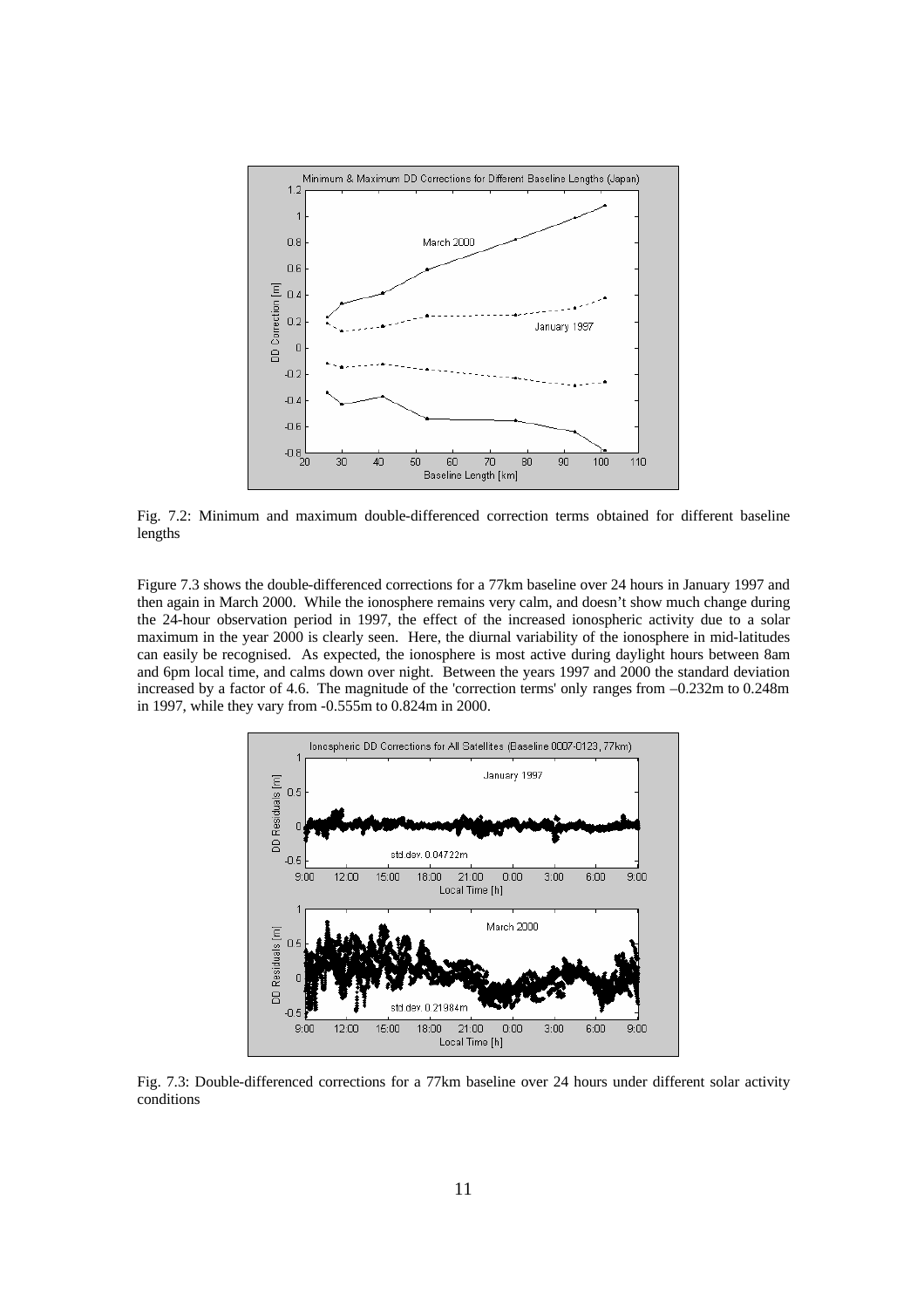#### **7.2 Analysis of field data collected in different geographical regions**

The effect of the ionospheric layer on a certain baseline length as a function of geographical location was also investigated. The magnitudes of the double-differenced 'correction terms' for a 30km baseline located in mid-latitudes (Japan) and in the equatorial region (Singapore) were compared. The data were collected under solar maximum conditions on 7 March 2000, and the results are shown in Figure 7.4. The more severe ionospheric delay effects in the equatorial region are obvious. In Singapore the magnitude of the minimum and maximum corrections are –0.610m and 0.681m, respectively, with a standard deviation of 0.170m, while in Japan the values only range from  $-0.146m$  to 0.126m with a standard deviation of 0.089m. The standard deviation has doubled while the maximum/minimum values have increased by a factor of 4. In addition, it can be seen that the ionospheric effect is mainly a daytime phenomenon in midlatitudes. However, the graph shows that there is also a lot of ionospheric activity between local noon and sunset in Singapore. This is contrary to the expectation that most of the ionospheric activity occurs between sunset and midnight in equatorial regions. This might be due to intensified small-scale disturbances in the ionosphere during a period of increased solar activity.



Fig. 7.4: Double-differenced corrections for a 30km baseline over 24 hours in different geographical regions (mid-latitude region and equatorial region)

#### **7.3 Analysis of field data collected at the Mt. Papandayan volcano**

The ionospheric activity at the Mt. Papandayan volcano is expected to be higher than in Japan. While the Japanese test network is located in the mid-latitude region, Mt. Papandayan is very close to the magnetic equator. Here, the most severe ionospheric effects are scintillations, which are generally present between approximately one hour after local sunset to midnight. Figure 7.5 shows the double-differenced 'correction terms' generated by the three fiducial baselines BAND-PAME (85km), BAND-GALU (72km) and GALU-PAME (60km) over 24 hours on 7 March 2000. It can be seen that the 'correction terms' for the two baselines BAND-PAME and BAND-GALU, which are supposed to generate the corrections to be used in the data processing, are very large. In fact, they appear to be too large to be representative of the network area. The magnitude of the 'correction terms' range from –5.556m to 4.597m (BAND-PAME) and from – 2.976m to 2.830m (BAND-GALU), with standard deviations of 1.025m and 0.719m respectively. The 'correction terms' for the third baseline range from -1.563m to 1.504m with a standard deviation of 0.377m, giving slightly more realistic values. This confirms the fact that the reliable generation of 'correction terms' require shorter baselines of the reference station network. However, it is not possible to predict a priori what the optimal (ie largest) spacing is. Unfortunately, an empirical process for testing reference station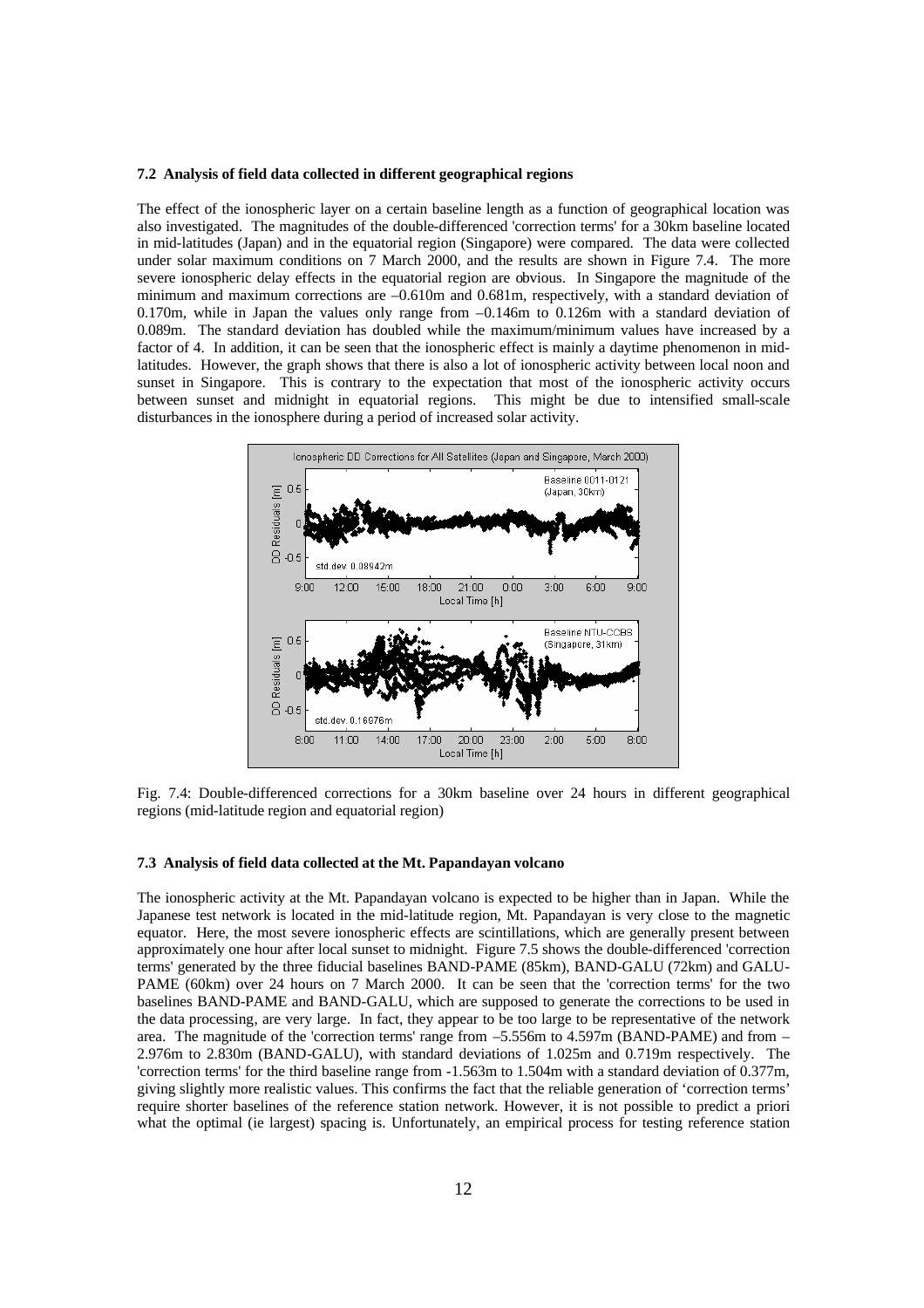geometry will be necessary, on a case-by-case basis. It can be seen that the maximum ionospheric effects are present between local sunset and midnight, which is as expected. However, there is also a lot of activity between 3pm and sunset. As mentioned before, this could be explained by intensified disturbances in the ionosphere caused by increased solar sunspot activity.



Fig. 7.5: Double-differenced corrections for the fiducial baselines at Mt. Papandayan, Indonesia over 24 hours in March 2000.

### **8 CONCLUDING REMARKS**

The design of a mixed-mode GPS volcano monitoring system on Mt. Papandayan in West Java, Indonesia has been described. Field testing revealed severe effects of the ionosphere on single-frequency baseline repeatability and on the 'correction terms' intended to mitigate the ionospheric effects.

The variability of the single-frequency baselines measured in July 1999 and March 2000 has highlighted the extreme nature of ionospheric disturbances in equatorial regions during a solar maximum. The data quality from July 1999 was clearly higher than from March 2000. Given the short length of the baselines, no ionospheric modelling was used for the post-processing of the L1 data, however, the extreme data noise in March 2000 precluded the processing of some baselines. These data gaps appear to display a diurnal pattern, which could be explained by an anticipated higher probability of phase scintillations, or simply due to a higher Total Electron Content value, compared to the July 1999 data. The unusually large ionospheric corrections determined using the correction generation algorithm proposed in this paper lends weight to the claim that the ionosphere is the cause of this noise.

A range of data sets were processed in order to investigate the nature of the empirically derived doubledifferenced 'correction terms' generated to improve the accuracy of the single-frequency network on the volcano. The GPS data were analysed at a variety of baseline lengths, in different geographical locations and at different periods of sunspot activity (and hence ionospheric conditions). The following conclusions can be drawn:

- The standard deviation of the double-differenced 'correction terms' increases linearly with increasing baseline length.
- A large increase in solar activity is evident between the 1997 and 2000 data sets.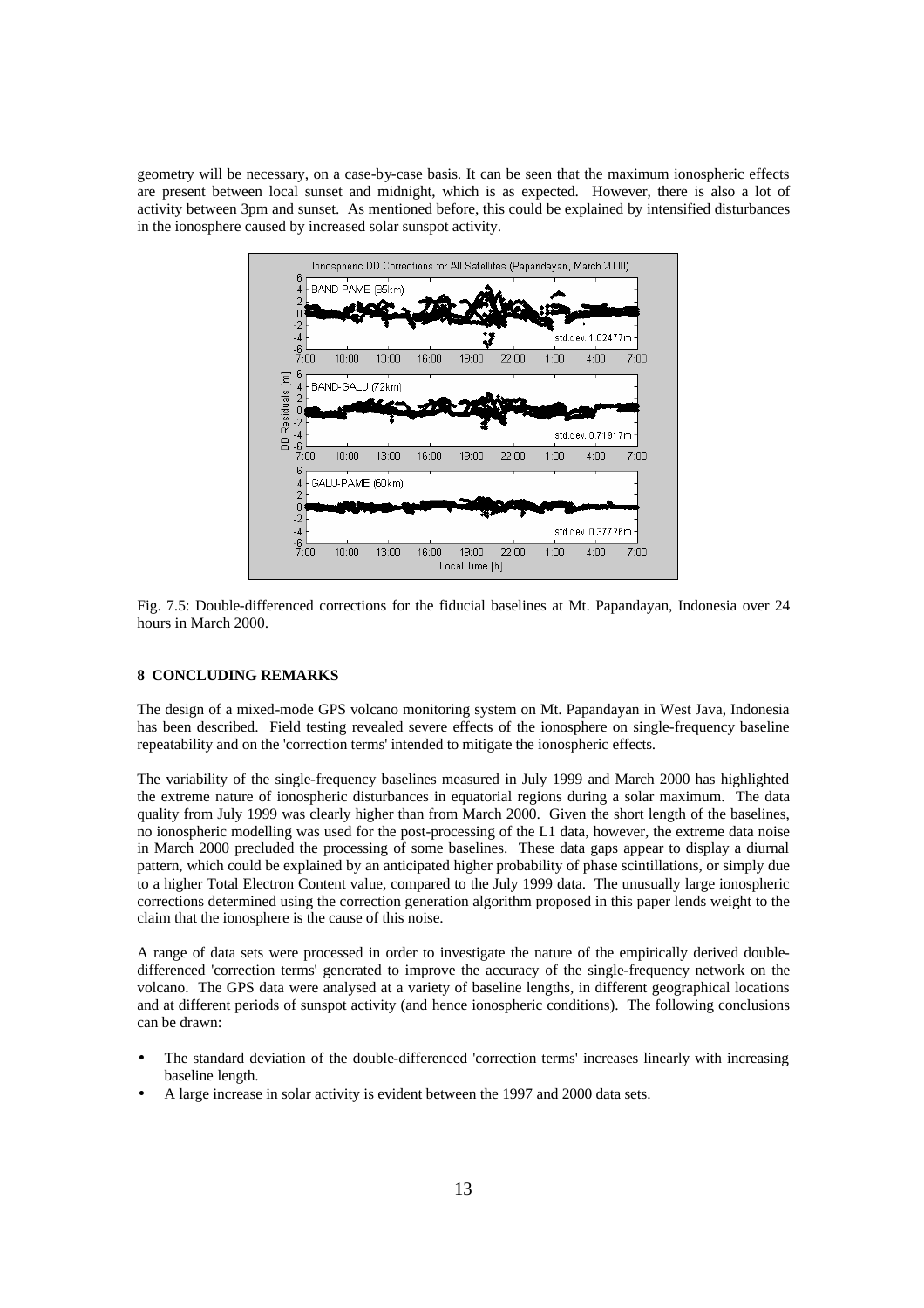- During solar maximum conditions the magnitude of the 'correction terms' for longer baselines in the mid-latitudes reaches a few cycles. This indicates that longer baselines might not be able to generate reliable corrections under these conditions.
- Increased ionospheric activity during the daytime in mid-latitudes and after sunset in the equatorial region is evident. As expected, the ionospheric effects for sites at the equator are much larger compared to mid-latitude sites.
- The distances between the fiducial stations around the Mt. Papandayan volcano should be reduced to those which can demonstrate the ability to generate reliable corrections during solar maximum conditions, as being currently experienced in 2000-2001.

If the fiducial sites are appropriately chosen, it is possible to use one fiducial network to generate corrections for a number of different volcanoes within the triangle. Hence, the cost of this mixed-mode volcano deformation monitoring system can further be reduced. However, if the fiducial triangle is too large, reliable corrections cannot be obtained.

Future generations of this volcano monitoring system will utilise a micro-controller-based system which is better suited to real-time applications. It is hoped that with an appropriately designed fiducial network surrounding the inner single-frequency network it can be demonstrated that the ionospheric correction terms can indeed enhance baseline accuracy even during times of high ionospheric activity. Additionally the second author is investigating the effects of differential troposphere on height repeatability in equatorial regions.

# **9 ACKNOWLEDGEMENTS**

This project is a joint venture between The University of New South Wales (UNSW), Sydney, Australia, the Institute of Technology Bandung (ITB) and the Volcanological Survey of Indonesia (VSI) (both in Bandung, Indonesia). Without the valuable help of all partners this project would not have been possible. The Australian Research Council (ARC) is funding the development and deployment of the GPS-based volcano monitoring system in Indonesia. The staff of the National Aeronautics and Space Agency (LAPAN) observatory in Pameungpeuk, Indonesia are thanked for hosting one of the fiducial network stations. The GEONET (GPS Earth Observation Network) data were made available by the Geographical Survey Institute (GSI) of Japan. The first author is supported by an International Postgraduate Research Scholarship (IPRS) and funding from the ARC. The second author is also supported by funding from the ARC.

### **10 REFERENCES**

Campos, M.A., G. Seeber & G. Wübbena (1989): *Positioning with GPS in Brazil*, Proc. 5<sup>th</sup> Int. Geod. Symp. on Satellite Positioning, Vol. 1, Las Cruces, New Mexico, 13-17 March, 526-535.

Chen, H.Y., C. Rizos & S. Han (1999): *Rapid Static, Medium-Range GPS Positioning Techniques for* Geodynamic Applications, 4<sup>th</sup> Australasian Symp. on Satellite Navigation Technology & Applications, Brisbane, Australia, 20-23 July, Paper 49, 12pp.

Han, S. (1997): *Carrier Phase-Based Long-Range GPS Kinematic Positioning*, PhD Dissertation, UNISURV S-49, School of Geomatic Engineering, The University of New South Wale*s*, Sydney, Australia, 185pp.

Han, S., & C. Rizos (1996): *GPS Network Design and Error Mitigation for Real-Time Continuous Array Monitoring Systems*, Proc. 9th Int. Tech. Meeting of the Satellite Division of the U.S. Inst. of Navigation, Kansas City, Missouri, 17-20 September, 1827-1836.

IPS Radio & Space Services (2000): *Space Weather and Satellite Communications*, Sydney, Australia, http://www.ips.gov.au/papers/richard/space\_weather\_satellite\_communications.html, 7pp.